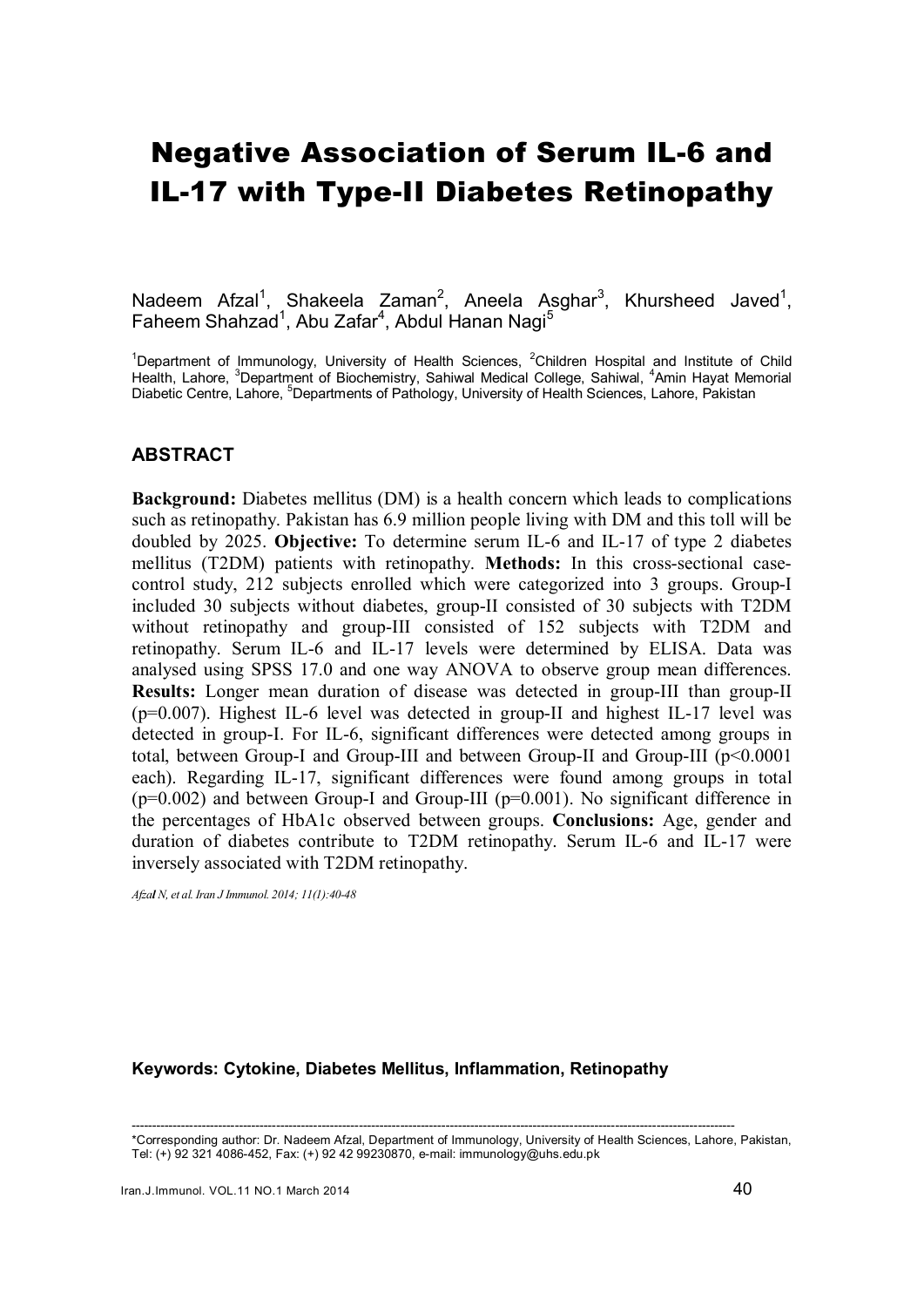# INTRODUCTION

Diabetes mellitus (DM) is a chronic disease which is present all over the world and leads to many complications such as retinopathy. Type-2 diabetes mellitus (T2DM) is relatively more common and it is one of the leading causes of morbidity and mortality. World prevalence of diabetes was 285 million in 2010, and will increase to 439 million by 2030. More than 80% of its burden is in low and middle income countries (1,2). In Pakistan, more than 6.9 million people are affected with diabetes and by the year 2025 it could affect more than 11.5 million people (3,4).

Nowadays, children of 8 years or even younger are suffering from T2DM. The rise in T2DM is associated with increased prevalence of obesity, and change in dietary and lifestyle patterns. There is more childhood T2DM in Japan, Taiwan and the USA. In 20 years T2DM may account for the 60% of non-communicable diseases in developing world (4,5). As compared to Western population, Asians are less obese, less overweight and low BMI but they have higher prevalence of DM. Increased childhood obesity and abdominal obesity are important risk factors of T2DM in Asians (5).

In diabetes, hyper reactive platelets interact with damaged vessels and cause micro thrombosis of small vessels that leads to diabetes retinopathy (DR) which is a horrifying prospect. The number of people at risk to develop DR would double in the next 30 years (6,7). People with high white cell count and raised inflammatory markers i.e. IL-6 and CRP, may develop T2DM in 20 and 4 years' time respectively (8,9).

Th17 is a subclass of T cells that produces IL-17. IL-6 and TGF-beta are required for IL-17 production and IL-23 for Th17 maintenance. Natural Killer T cells express IL-23 receptor and produces IL-17 which is independent of IL-6. IL-17 Foxp3 Treg cells are produced in peripheral circulation and contribute in antimicrobial defense and checks autoimmunity and inflammation (10,11). Th17 cells have been associated with autoimmunity, cancer, insulin resistance, type-1 diabetes (TID), etc. In TID increased level of IL-17 is detrimental for islet cells (12). IL-17 is also increased in active uveitis and decreases after treatment (13). IFN- $\gamma$  produces IL-27 in the target tissue therefore alleviate uveitis by antagonizing Th17 cells (14).

Anti-IL-6 receptor antibody (Taclomide) is being used in many diseases e.g. RA. Similarly, IL-23/IL-17 axis can be a therapeutic target for diabetic complications and autoimmunity (15). Therefore, a study was designed to determine serum level of IL-6 and IL-17 in DR patients.

# MATERIALS AND METHODS

Subjects. This cross-sectional case control study, was performed in the Department of Immunology, University of Health Sciences (UHS) Lahore, Pakistan. Study was approved by Ethical Committee and Advanced Studies and Research Board of UHS. It included 212 subjects: Group-I (30 healthy controls), Group-II (30 diabetes patients without retinopathy) and Group-III (152 diabetes patients with retinopathy). Subjects of either sex and between 20-75 years were selected. The patients had diabetes of 5-25 years duration. HbA1c and duration of diabetes was noted at the time of sample collection. Eye examination was performed by consultant ophthalmologist. Subjects having infection in the last two weeks and chronic infection like TB, and autoimmunity were excluded.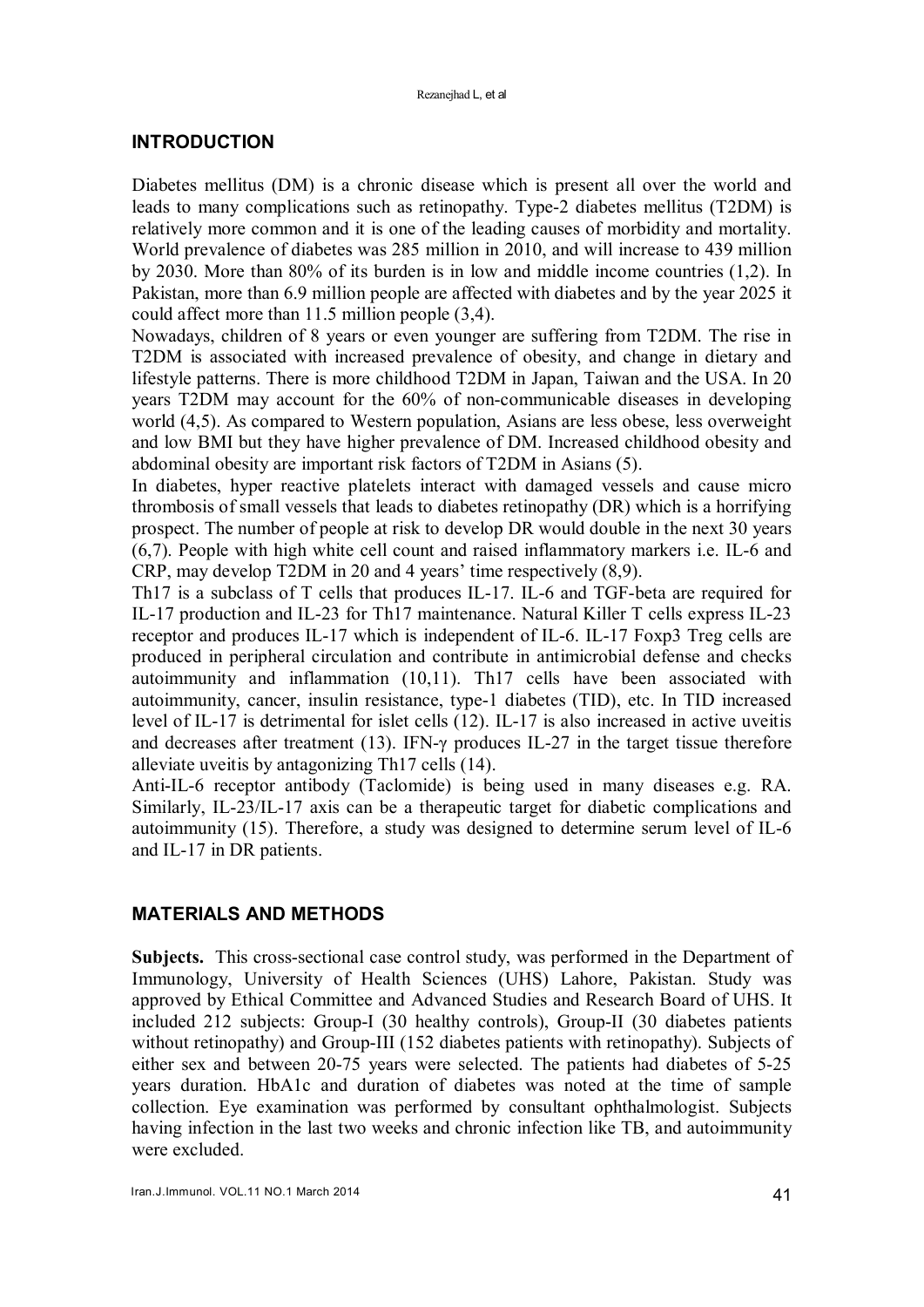IL-6 and IL-17 ELISA. IL-6 and IL-17 were detected according to manufacturer's instructions (KOMA BIOTECH INC., KOREA). Plates were read at 450 nm using microtiter plate reader (BioRad, USA). Manufacturer claimed no cross reactivity of IL-6 and IL-17 with CNTF, CT, G-CSF, sIL-6R, IL-11, IL-12, and Leptin.

**Data Analysis.** Data was analysed using SPSS 17.0, Mean  $\pm$  SD, frequencies and percentages were used for qualitative variables. Tables were presented for both qualitative and quantitative variables. One way ANOVA was used to observe group mean differences, Post Hoc Tukey test was used for which group means differs, Pearson correlation test was used for correlation between quantitative variables and Pearson Chi-Square test was applied for associations between qualitative variables. A p value of  $\leq$ 0.05 was considered statistically significant.

# RESULTS

The demographic data of studied population is shown in Table 1. More females were in Group-II (83%) and Group-III (66%) compared to Group-I (30%) ( $p<0.0001$  each). On comparison of gender distribution there were significant differences among three groups ( $p=0.0029$ ), between Group-I and Group-II ( $p<0.0001$ ) and between Group-I and Group-III (p<0.0001) and there was no significant difference between Group-II and Group-III.

| <b>Variables/Parameters</b>  | Group-I<br><b>Healthy Subjects</b><br>(30) | Group-II<br><b>Diabetes without</b><br>Retinopathy<br>(30) | Group-III<br>Diabetes with<br><b>Retinopathy</b><br>(152) |  |
|------------------------------|--------------------------------------------|------------------------------------------------------------|-----------------------------------------------------------|--|
| $n$ (%)<br>Male              | 21(70)                                     | 05(16.66)                                                  | 51 (33.55)                                                |  |
| $n$ (%)<br>Female            | 09(30)                                     | 25(83.33)                                                  | 101 (66.44)                                               |  |
| Age range (years)            | 28-64                                      | $35 - 75$                                                  | 20-70                                                     |  |
| $(mean \pm SD)$              | $34.66 \pm 8.78$                           | $49.46 \pm 9.94$                                           | $50.88 \pm 8.90$                                          |  |
| HbA <sub>1</sub> c $(\%)$    | $NA*$                                      | 5.9-12.6                                                   | $5.5 - 15.4$                                              |  |
| Duration of diabetes (range) |                                            |                                                            |                                                           |  |
| 5-10 years n $(\% )$         | $NA^*$                                     | 25(11.79)                                                  | 84 (39.62)                                                |  |
| More than 10 years $(\% )$   | $NA^*$                                     | 05(2.35)                                                   | 68 (32.07)                                                |  |

#### Table 1. Demographic data of the subjects.

\*NA= not applicable

Increased age of subjects was found in Group-III (50 years) and Group-II (49 years) compared to Group-I (34 years) ( $p<0.0001$  each). On comparison of age, there were significant differences among three groups, between Group-I and Group-II and between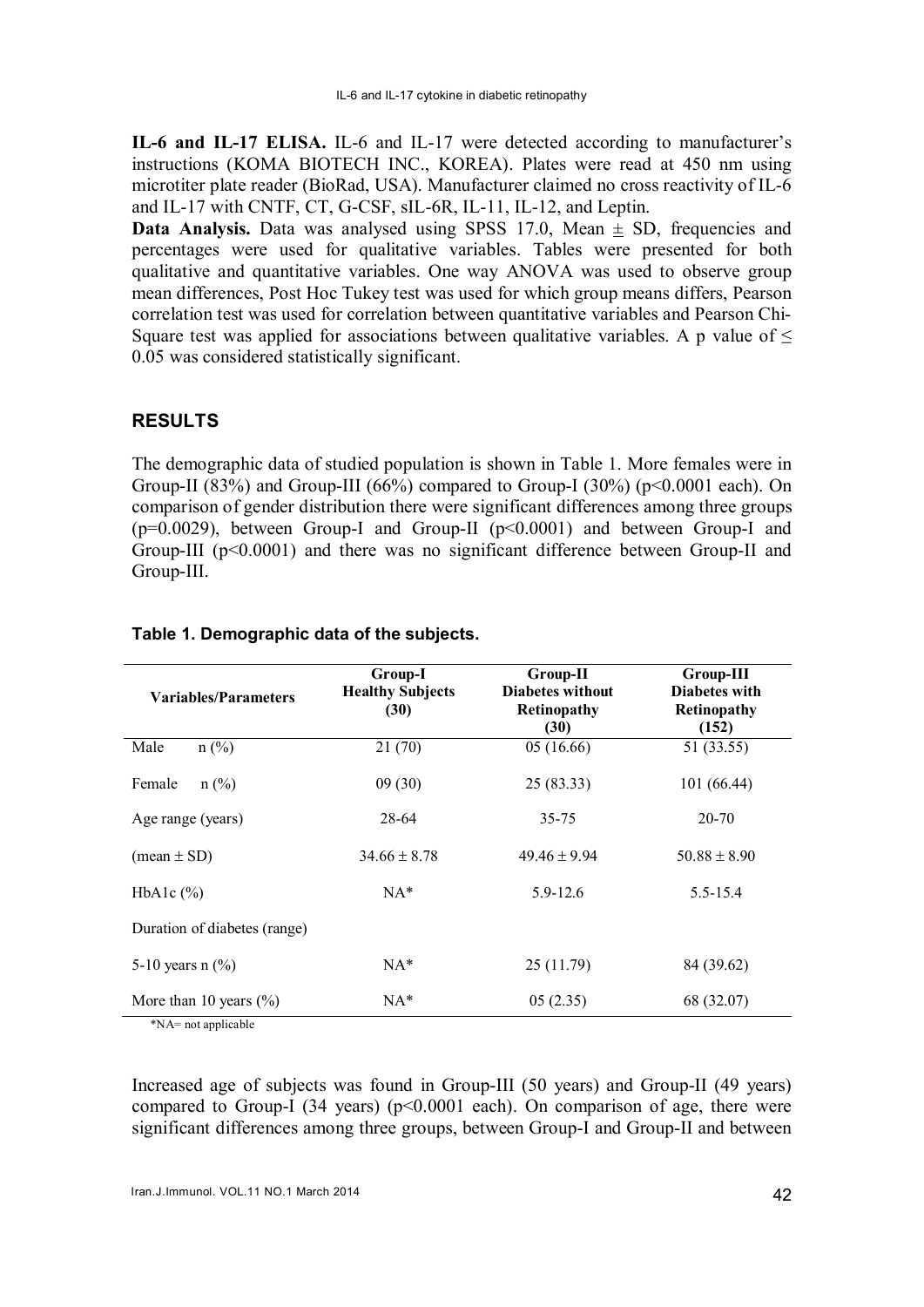Group-I and Group-III ( $p<0.0001$  each) and there was no significant difference between Group-II and Group-III.

| Variable                                                | Group-I<br>$(n=30)$             | $Group-II$<br>$(n=30)$        | Group-III<br>$(n=152)$          | P Value                                                                        |
|---------------------------------------------------------|---------------------------------|-------------------------------|---------------------------------|--------------------------------------------------------------------------------|
| Gender                                                  |                                 |                               |                                 | $0.0029*^1$                                                                    |
| Male<br>$n, (\%)$                                       | 21 (70)                         | 5(16.6)                       | 51 (33.55)                      | $\leq 0.0001*^2$                                                               |
| n, (%)<br>Female                                        | 9(30)                           | 25(83.33)                     | 101 (66.44)                     | $\leq 0.0001**^3$                                                              |
|                                                         |                                 |                               |                                 | 0.0868 <sup>4</sup>                                                            |
| Min / Max<br>Mean $\pm$ SD of Age<br>(years)            | 24.0 / 64.0<br>$34.66 \pm 8.78$ | 27.0/75.0<br>$49.46 \pm 9.94$ | 20.0 / 75.0<br>$50.88 \pm 8.90$ | $\leq 0.0001*^1$<br>$\leq 0.0001*^2$<br>$\leq 0.001*^3$<br>0.4365 <sup>4</sup> |
| Min/Max<br>Mean $\pm$ SD duration of<br>disease (years) | NA#                             | 5.0/20.0<br>$7.76 \pm 4.14$   | 2.0/26.0<br>$10.51 \pm 5.24$    | $0.0073**^4$                                                                   |
| Min/Max<br>Mean $\pm$ SD HbA1C<br>$(\%)$                | NA#                             | 5.90/12.60<br>$8.54 \pm 2.06$ | 5.20 / 15.40<br>$8.83 \pm 2.35$ | $0.6044^4$                                                                     |

Table 2. Comparisons of different variables in different groups.

\*Statistically significant, #NA=not applicable

# NA=not applicable, <sup>1</sup>Comparison among three groups, <sup>2</sup> Comparison between group-I and group-II, <sup>3</sup> Comparison between group-I and group-III, <sup>4</sup> Comparison between group-II and group-III

Longer mean duration of disease was observed in Group-III (10.5 years) than Group-II (7.7 years). On comparison of duration of diabetes there was a significant difference between two groups (p=0.007). On comparison of HbA1c between Group-II and Group-III, there was no significant difference (Table 2).

Highest mean  $\pm$  SD of IL-6 was observed in Group-II (1341.78  $\pm$  294.74 pg/ml), followed by Group-I (1331.98  $\pm$  306.41 pg/ml) and Group-III (718.66  $\pm$  614.02 pg/ml). On comparison there were significant differences among three groups, between Group-I and Group-III and between Group-II and Group-III  $(p<0.0001$  in each) and there was no significant difference between Group-I and Group-II (Figure 1).

Highest mean  $\pm$  SD of IL-17 was observed in Group-I (718.05  $\pm$  756.55 pg/ml), followed by Group-II (415.01  $\pm$  483.40 pg/ml) and Group-III (375.95  $\pm$  468.19 pg/ml). On comparison there were significant differences among three groups, and between Group-I and Group-III (p=0.002, and 0.001, respectively) and there was no significant difference between Group-I and Group-II, and between Group-II and Group-III (Figure 1).

Logistic regression model was applied to determine associations among various variables. Regarding IL-6, a significant difference was detected between Group-II and Group-III (p=0.009) while age and IL-6 were significant predictors for the development of diabetic retinopathy between Group-I and Group-II (p<0.0001, 0.005, respectively) (Table 3).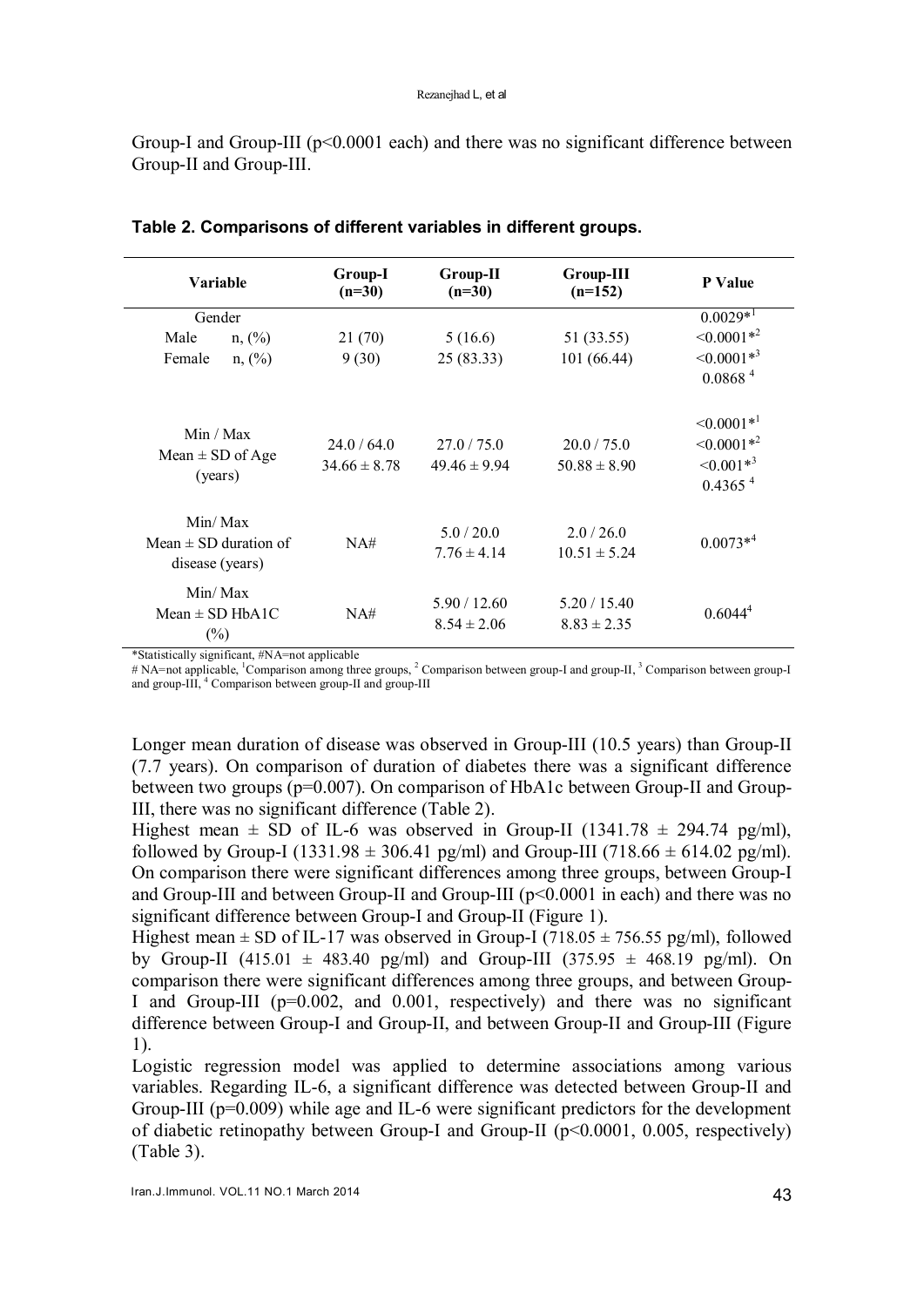

Figure 1. Mean ± SD of IL-6 and IL-17 (pg/ml) cytokines in different groups. \*Statistically significant, <sup>1</sup> Comparison among three groups, <sup>2</sup> Comparison between group-I and group-II, <sup>3</sup> Comparison between group-I and group-III,  $\binom{4}{1}$  Comparison between group-II and group-III<br>IL-6: <0.0001\*<sup>1</sup>, <0.4255<sup>2</sup>, <0.0001\*<sup>3</sup>, <0.0001\*<sup>4</sup> IL-17:  $\leq 0.0026*1, \leq 0.1456*2, \leq 0.0014*3, \leq 0.67914$ 

On comparing IL-17, age was significant predictor between Group-I and Group-II (p<0.0001) and none of other parameters were significantly different between Group-II and Group-III (Table 3).

| For Group-II and Group-III |                                  |                 |                       |            |                |  |  |  |
|----------------------------|----------------------------------|-----------------|-----------------------|------------|----------------|--|--|--|
| Variable                   | <b>Degree of Freedom</b><br>(DF) | <b>Estimate</b> | <b>Standard Error</b> | Chi-Square | P Value        |  |  |  |
| Age                        | 1                                | 0.0004          | 0.0008                | 0.21       | 0.644          |  |  |  |
| Duration                   | 1                                | 0.0019          | 0.0015                | 1.62       | 0.203          |  |  |  |
| HbA1C                      | 1                                | 0.0006          | 0.0034                | 0.04       | 0.847          |  |  |  |
| $II - 6$                   | 1                                | $-0.0000$       | 0.0000                | 6.74       | $0.009*$       |  |  |  |
| IL-17                      | 1                                | 0.0000          | 0.0000                | 0.87       | 0.350          |  |  |  |
| For Group-I and Group-III  |                                  |                 |                       |            |                |  |  |  |
| Age                        | 1                                | 0.0174          | 42.93                 | 0.0027     | $\leq 0.0001*$ |  |  |  |
| $II - 6$                   | 1                                | $-0.0001$       | 7.74                  | 0.0000     | $0.0054*$      |  |  |  |
| IL-17                      | 1                                | $-0.0001$       | 2.84                  | 0.0000     | 0.0921         |  |  |  |

#### Table 3. Logistic Regression Model.

\*Statistically significant

Iran.J.Immunol. VOL.11 NO.1 March 2014 44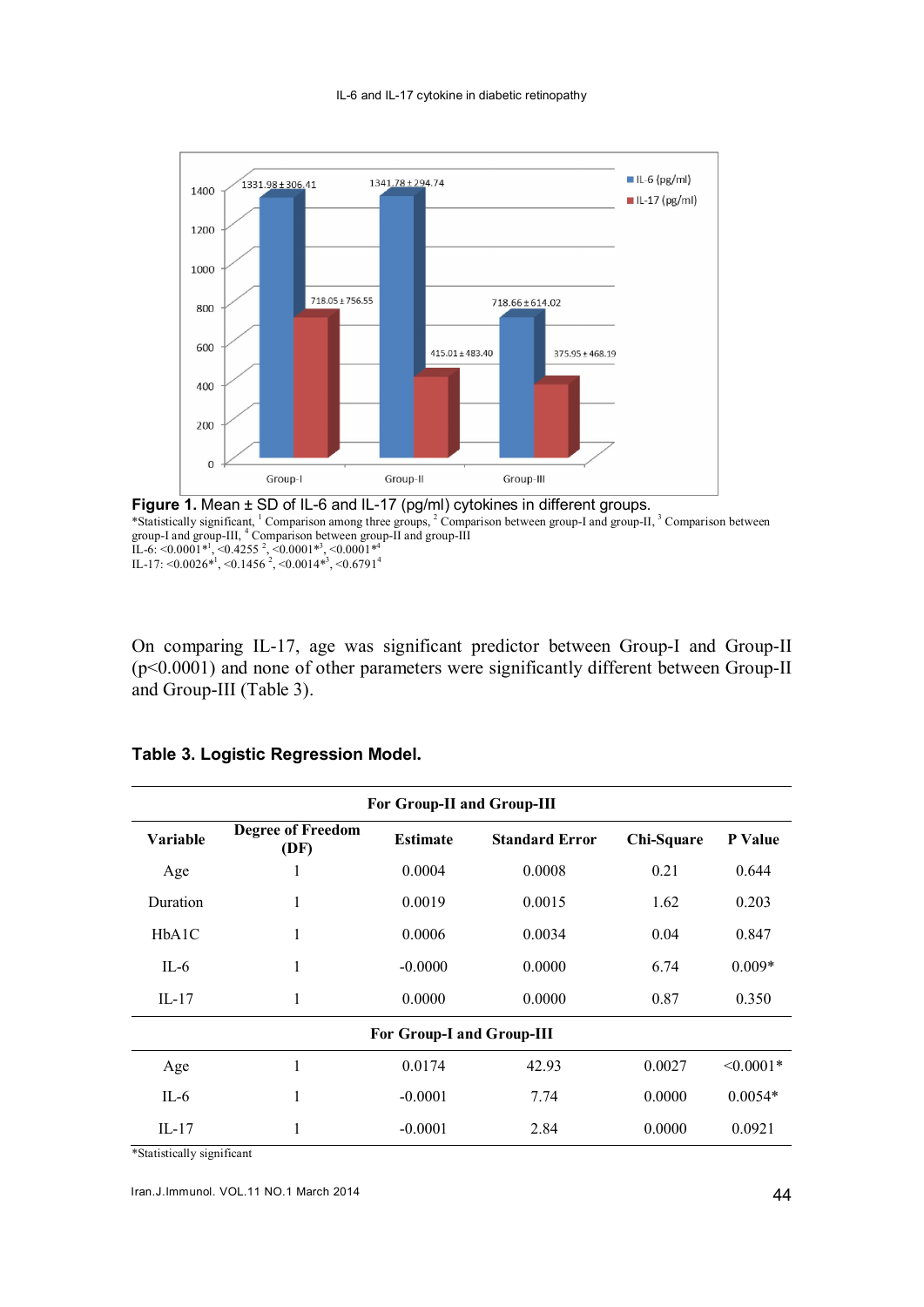# **DISCUSSION**

In the current study, on comparison of gender distribution, there were significant differences among three groups, between Group-I and Group-II, and between Group-I and Group-III but there was no significant difference between Group-II and Group-III. Non-significant value could be because both groups had more females compared to males. Current study is in agreement with Akram *et al*. (2011) (16), Chhutto *et al*. (2009) (2), Ahmadani *et al*. (2008) (17) and Tam *et al*. (2008) (6). Khan *et al*. (2007) (18) and Qidwai *et al*. (2010) (4) are not in agreement with current study as they documented higher prevalence of diabetes in males compared to females, However, majority of studies suggested higher prevalence of diabetes in females compared to males.

In the current study, on comparison of mean  $\pm$  SD of age, there were significant differences among three groups, between group-II and group-I and between group-III and group-I. There was no significant difference between group-II and group-III which could be because both groups had diabetic patients but DR could be due to environmental factors (19).

Regarding age distribution, current study is in agreement with Chhutto *et al*. (2009) (2), Ahmadani *et al*. (2008) (17), Shaw *et al*. (2010) (1), and Tam et al*.* 2008 (6). However Akram et al*.* (2011) (16) is not in agreement with current study because they had lower age limit of 40 years but no limit for maximum age. Study of Zhang *et al.* (2010) (20) is also different because they included patients between 58.9-62.9 years.

In the current study, level of HbA1c in both groups reflected poor diabetes control. Diabetic patients were recruited from public hospital/non-governmental organizations, and they had diabetes of more than 5-years. These patients were from low socioeconomic background and their education level was not high which could be the reason for poor diabetes control because education and socioeconomic status has been associated with increased prevalence of diabetes (25).

Regarding duration of diabetes, current study showed significant difference between the two groups and it is in agreement with Ahmadani *et al.* (2008) (17) and Zhang *et al*. (2010) (20). Possible reason for significance of duration of diabetes could be that length of disease could play role in DR. However current study is not in agreement with Jamalu-Din *et al*. (2006) (7) and Tam *et al.* (2008) (6) because they included newly diagnosed diabetic till up to 15 years and mean  $\pm$  SD of age of subjects was less, respectively.

In the current study, highest level of IL-6 was observed in Group-II, followed by Group-I and Group-III. On comparison, there were significant differences among the three groups, between Group-I and Group-III and between Group-II and Group-III while there was no significant difference between Group-I and Group-II.

Many researchers suggested involvement of IL-6 in eye diseases and detected IL-6 in vitreous fluid of eye whereas current study focused on determination of IL-6 in serum e.g. IL-6 in uveitis by Yoshimura *et al*. (2009) (14), high level of vitreous IL-6 in diabetic type-I retinopathy by Mysliwec *et al*. (2008) (23), high level of vitreous IL-6 in proliferative DR by Mocan *et al*. (2006) (24), and Nakamura *et al*. (2003) (25).

However, none of the above mentioned studies can be compared with current study because they were not performed on T2DM patients. In the current work, low level of IL-6 in DR patients could be due to treatment i.e. laser/local eye drops and their regular medications for diabetes. Such treatments may reduce inflammation in general and of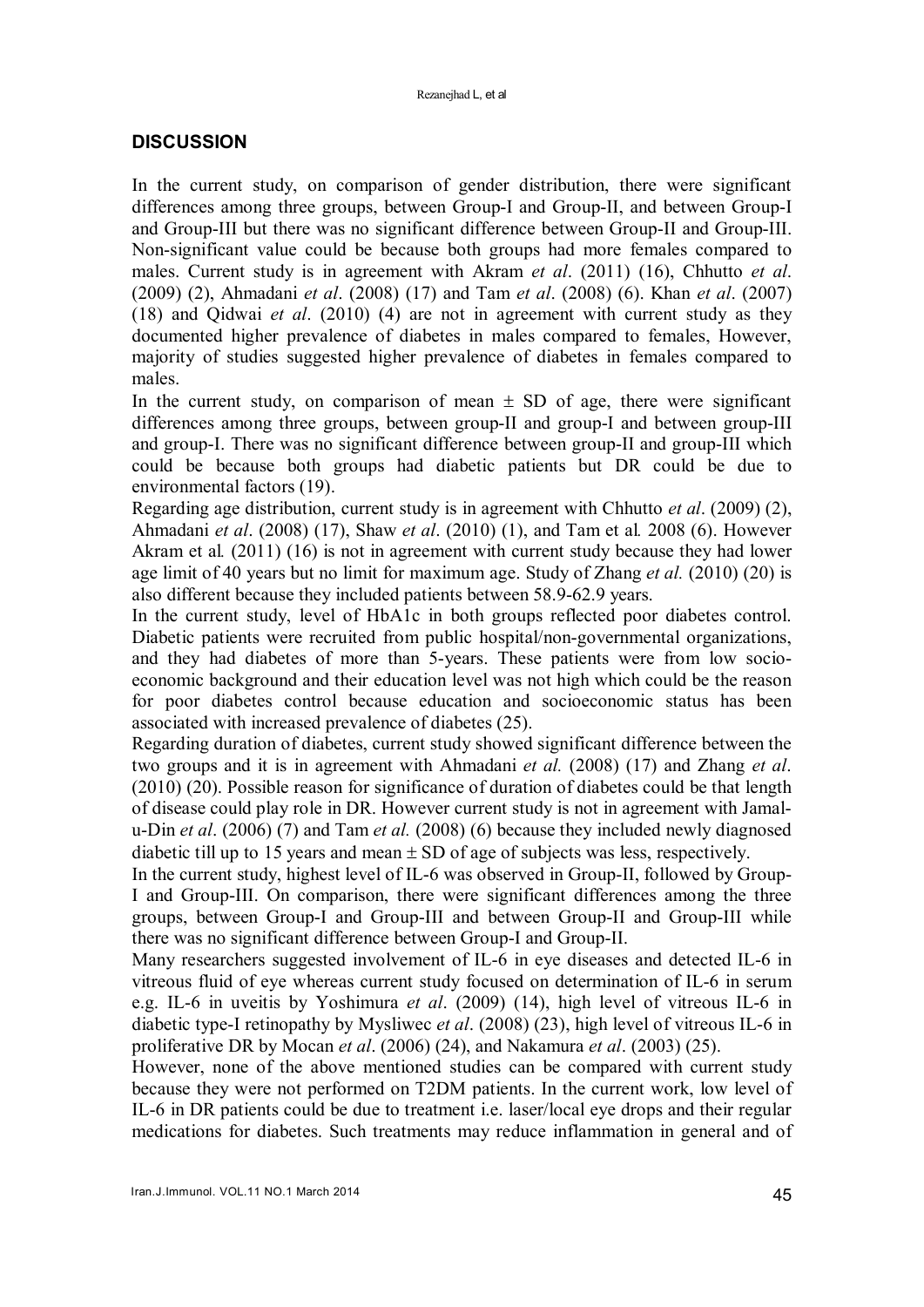eye in particular because Ohta *et al*. (2000) (15) documented suppression of IL-6 could reduce inflammation and restore ocular immune privilege.

High levels of IL-6 in healthy and diabetic subjects without retinopathy could be the normal level of IL-6. Further, although detailed history of infection in last two weeks was obtained from the studied population but sub-acute infection could be there whereas DR patients were more aggressively treated and therefore, level of IL-6 was low in this group. Similarly, Dongancy *et al*. (2002) (26) claimed raised IL-6 in poorly controlled diabetic patients and Esposito *et al*. (2002) (27) documented after normalization of plasma glucose, IL-6 declined. Further, Shoelson *et al*. (2006) (28) documented high level of inflammatory markers in healthy individuals that indicated their tendency to get diabetes in later part of life.

Another reason of raised IL-6 in control could be the protective aspect of IL-6 which has been confirmed in pre-diabetes condition in transgenic non-obese diabetic mouse (NOD).

NOD mouse overexpress IL-6 cytokine and have decreased fasting glucose levels with delayed onset of diabetes. These animals survive longer as compared to those who do not over express IL-6 gene (29). Further, protective aspect of IL-6 genotype polymorphism was highlighted in retinopathy and nephropathy of type 1 diabetes mellitus patients (30).

In the current study, highest mean  $\pm$  SD of IL-17 was observed in Group-I followed by Group-II and Group-III. On comparison there were significant differences among the three groups, and between Group-I and Group-III. There was no significant difference between Group-I and Group-II, and between Group-II and Group-III.

Studies in agreement with current study highlighted protective aspect of IL-17 i.e. IL-17 required to recruit protective IFN- $\gamma$  producing CD4<sup>+</sup> T cells into lung, IL-17 produced in lung as normal host response to *Klebsiella pneumonia* and mycobacterium tuberculosis, neutralization of IL-17 enhanced eosinophil in asthma while recombinant IL-17 decreased airway hyperactivity and eosinophil in bronchial lavage (31), tumorinfiltrating IL-17 producing cells in esophageal squamous cell carcinoma have prognostic value (32). However, none of the above mentioned studies were performed in diabetic patients. IL-17 is an initiator of T cell dependent inflammation and causes lupus nephritis and autoantibody overproduction (33). It is in agreement with current study because in Group-II level of IL-17 was comparable to Group-III which suggests that IL-17 decreases after development of DR.

The current study is not in agreement with Zeng *et al*. (2012) (34), Honkane *et al*. (2010) (12), Chi *et al*. (2011) (35) who documented increased levels of IL-17 in T2DM, T1DM, SLE, psoriasis, RA and allergic asthma. Activated iNK produces IFN-γ and dampens Th17 responses; hence ameliorate experimental ocular autoimmunity (13).

In the current study high level of IL-17 in control group could be a protective aspect of IL-17 while low level of IL-17 in patients of DR could be due to their medications. Therefore, possibility of negative association of IL-6 and IL-17 with DR may also be considered.

In conclusion, age, gender and duration of diabetes contribute in the development of type-II diabetes retinopathy whereas serum IL-6 and IL-17 levels were negatively associated with T2DM retinopathy. The differences observed in the level of IL-6 and IL-17 could have been the result of disease manifestations. Studies should be carried out for determination of IL-17 in intra vitreous fluid. Results of the present study need to be verified in further studies to determine its clinical utility.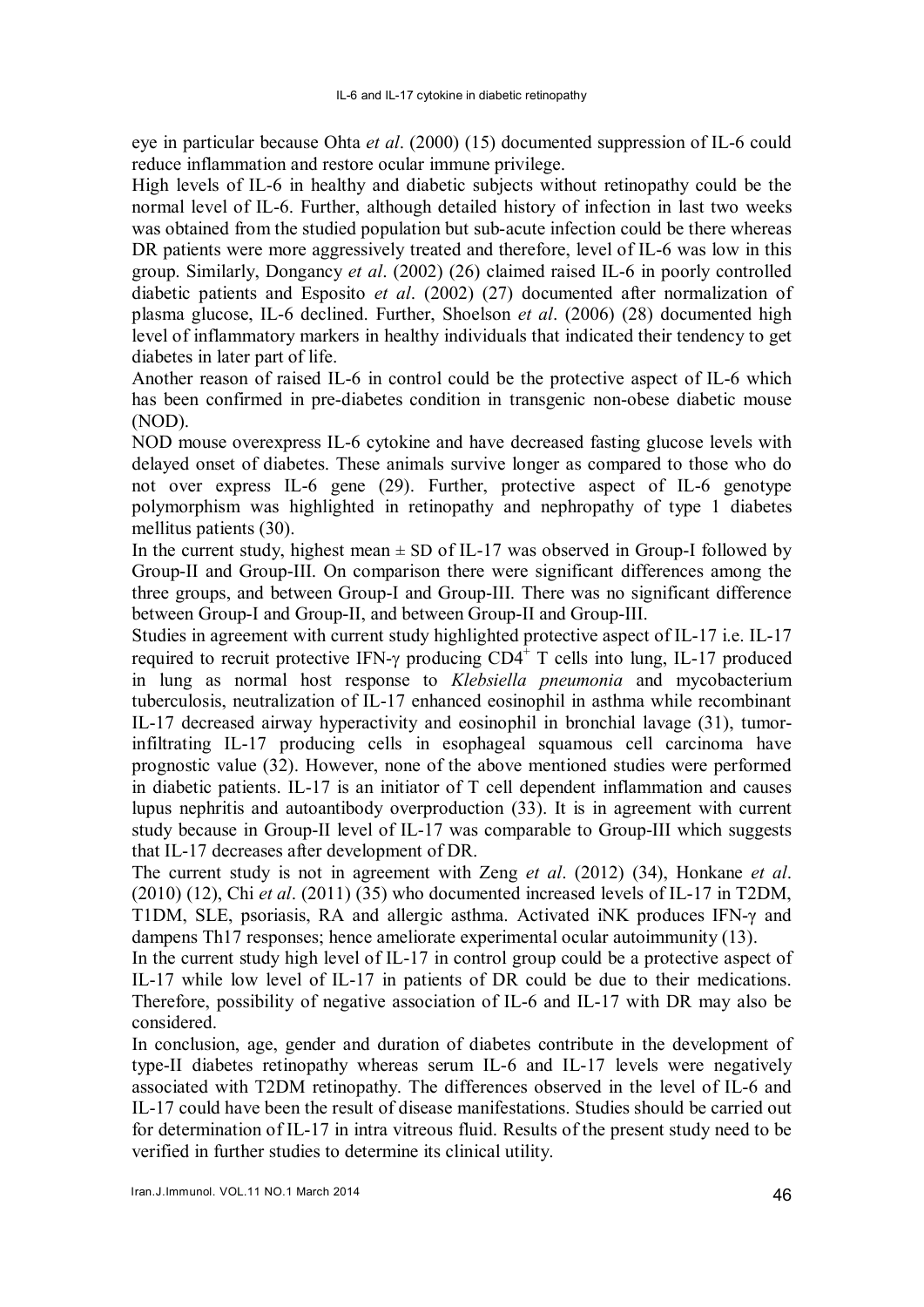#### ACKNOWLEDGEMENTS

We acknowledge Higher Education Commission Pakistan for financial support, to UHS Lahore Pakistan for providing equipment and facilities and to the subjects who donated blood to carry out this study.

### **REFERENCES**

- 1 Shaw JE, Sicree RA, Zimmet PZ. Global estimates of the prevalence of diabetes for 2010 and 2030. Diabetes Res Clin Pract. 2010; 87:4-14.
- 2 Chhutto M.A, Qadar Habib-ur-R, Abro H.A, Shaikh M.A, Sheikh B.A, Sheikh N, et al. Awareness of diabetes mellitus and its complications in diabetic patients. Medical Channel. 2009; 4:153-6.
- 3 Mohan V, Sandeep S, Deepa R, Shah B, Varghese C. Epidemiology of type 2 diabetes: Indian scenario. Indian J Med Res. 2007; 125:217-30
- 4 Qidwai W, Ashfaq T. Imminent epidemic of diabetes mellitus in Pakistan: Issues and challenges for health care providers. JLUMHS. 2010; 9:112- 3
- 5 Singh R, Shaw J, Zimmet P. Epidemiology of childhood type 2 diabetes in the developing world. Pediatr Diabetes. 2004; 5:154-68.
- 6 Tam VH, Lam EP, Chu BC, Tse KK, Fung LM. Incidence and progression of diabetic retinopathy in Homg Kong Chinese with type 2 diabetes mellitus. J Diabetes Complications. 2009; 23:185-93.
- 7 Jamal-u-Din, Qureshi MB, Khan AJ, Khan MD, Ahmad K. Prevalence of diabetic retinopathy among individuals screened positive for diabetes in five community-based eye camps in northern Karachi Pakistan. J Ayub Med Coll Abbotabad. 2006; 18:40-3.
- 8 Funatsu H, Yamashita H, Noma H, Mimura T, Nakamura S, Sakata K, et al. Aqueous humor levels of cytokines are related to vitreous levels and progression of diabetic retinopathy in diabetic patients. Graefes Arch Clin Exp Ophthalmol. 2005; 243:3-8.
- 9 Meleth AD, Agron E, Chan CC, Reed GF, Arora K, Byrnes G, et al. Serum inflammatory markers in diabetic retinopathy. Inves Ophthalmol Vis Sci. 2005; 46:4295-301.
- 10 Rachitskaya AV, Hansen AM, Horai R, Zhuqing L, Villasmil R, Luger D, et al. Cutting Edge: NKT Cells Constitutively Express IL-23 Receptor and ROR<sub>t and Rapidly Produce IL-17</sub> upon Receptor Ligation in an IL-6 Independent Fashion. J Immunol. 2008; 180: 5167-71.
- 11 Voo KS, Wang YH, Santori FR, Boggiano C, Wang YH, Arima K, et al. Identification of IL-17 producing FOXP3+ regulatory T cells in humans. Proc Natl Acad Sci. USA. 2009; 106; 4793-8.
- 12 Honkanen J, Nieminen JK, Gao R, Luopajarvi K, Salo HM, Llonen J, et al. IL-17 Immunity in Human Type 1 Diabetes. J Immunol. 2010; 185:1959-67.
- 13 Grajewski RS, Hansen AM, Agarwal RK, Kronenberg M, Sidobre S, Su SB, et al. Activation of iNKT Cells Ameliorates Experimental Ocular Autoimmunity By A Mechanism Involving Innate INF- $\gamma$  Production and Dampening of the Adaptive Th1 and Th17 Responses. J Immunol. 2008. 181; 7:4791-7.
- 14 Yoshimura T, Sonoda KH, Ohguro N, Ohsugi Y, Ishibashi T, Cua DJ, et al. Involvement of Th17 cells and the effect of anti-IL-6 therapy in autoimmune uveitis. Rheumatology. 2009; 48:347-54.
- 15 Ohta K, Yamagami S, Taylor AW, Streilein JW. IL-6 Antagonizes TGF-beta and abolishes Immune Privilege in Eyes with Endotoxin-Induced Uveitis. Invest Ophthalmol Vis Sci. 2000; 41:2591-9.
- 16 Akram J, Aamir AU, Basit A, Qureshi MS, Mehmood T, Shahid SK, et al. Prevalence of peripheral arterial disease in type 2 diabetes in Pakistan. J Pak Med Assoc. 2011; 61:644-8.
- 17 Ahmadani MY, Fawwad A, Basit A, Hydrie ZI. Microalbuminuria Prevalence Study in Hypertensive Patients with Type 2 Diabetes in Pakistan. J Ayub Med Coll Abbottabad. 2008; 20:117-20.
- 18 Khan S, Abbas M, Habib F, Khattak I.H, Iqbal. Prevalence of diabetes mellitus in Mirpur and Kotli districts of Azad Jammu & Kashmir (AJ&K). Sarhad J Agric. 2007; 23:1141-3
- 19 Silverman BL, Metzger BE, Cho NH, Loeb CA. Impaired glucose tolerance in adolescent offspring of diabetic mothers. Relationship to fetal hyperinsulinism. Diabetic Care. 1995; 18:611- 7.